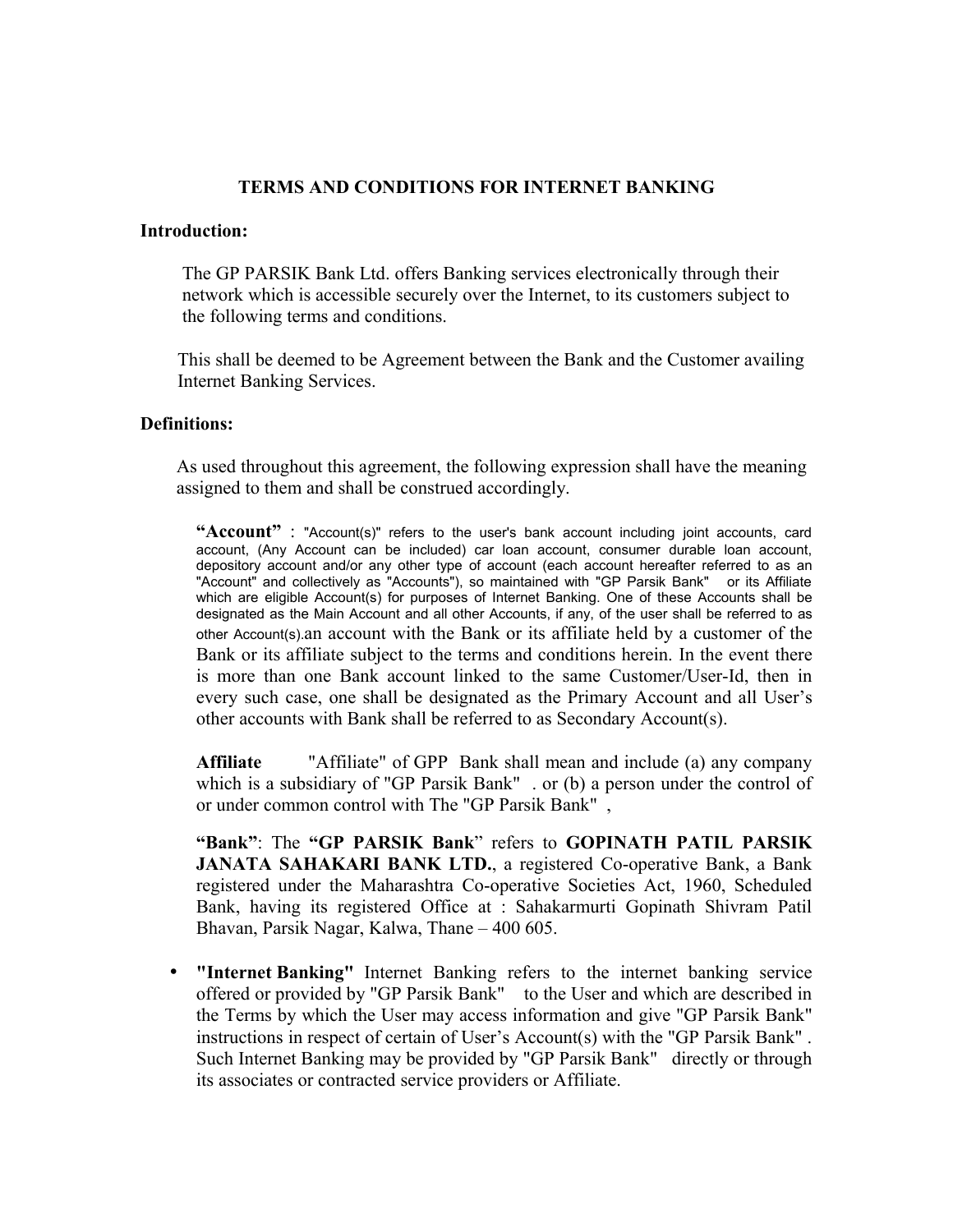- **"User"** User refers to a customer of "GP Parsik Bank" and/or of the Affiliate of "GP Parsik Bank" , authorised to use Internet Banking or a person requesting the Internet Banking. In case of the User being a minor, the guardian of such minor shall be permitted to use Internet Banking.
- **"Credit Account(s)"** refers to User's Account or any Account(s) of the Payee maintained with Bank for which a valid ECS debit mandate has been given by the Payer in accordance with the ECS guidelines prescribed by the Reserve Bank of India.
- **"Debit Account(s)"** refers to any account(s) of the Payer maintained with the Bank for which a valid ECS debit mandate has been procured in accordance with the ECS guidelines prescribed by the Reserve Bank of India.
- **"Last date for edit"** refers to the date before which user can choose to cancel/modify the Payment Instruction.
- **"Payment Date"** refers to the date indicated for a credit into the Account by User in the Payment Instruction.
- **"Payment Instruction"** refers to instructions given by User for a credit transaction to the Account.
- **"Payer"** refers to the person who holds the Debit Account(s).
- **"Payee"** refers to the person to whom the Payer will transfer Fund(s).
- **"Payee Registration Confirmation"** refers to confirmation of Payee Registration to whom; user will transfer Fund(s).
- **"Personal Information"** Personal Information refers to the information provided by the User to "GP Parsik Bank" .
- User **"Received Funds Facility"** refers to transfer of funds to User's Account from the Debit Account of the Payer.
- **"User Id"** means a unique alpha numeric or numeric user identification code as the case may be assigned to User's account/s by the Bank for the purpose of identification. Unless otherwise informed "User-Id" would be customer identification number **(Customer-Id).**
- **"Website"** refers to the website owned, established and maintained by Bank located at the URL http://www.gpparsikbank.com  $\&$ https://helpdesk@gpparsikbank.net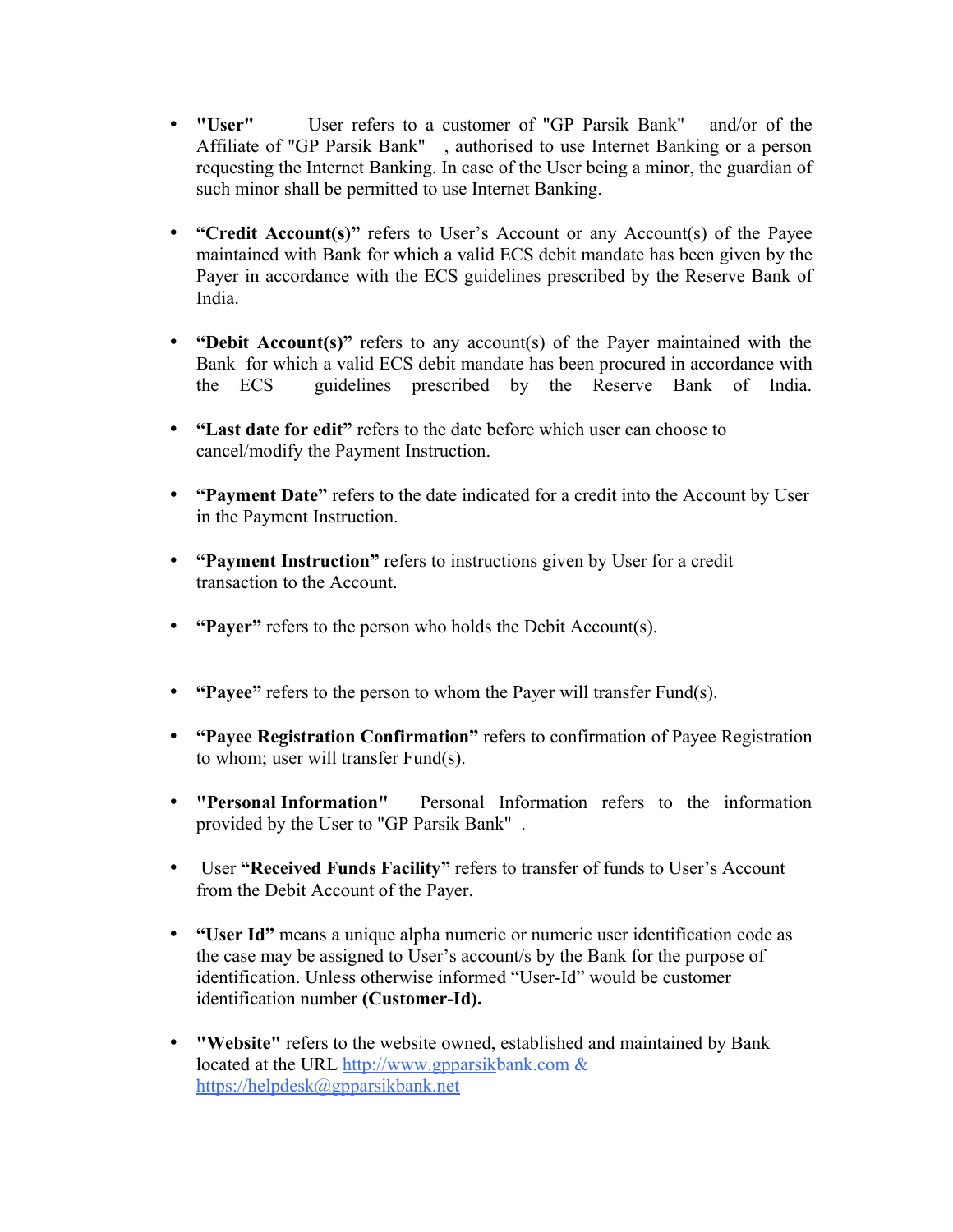### **Under this agreement unless the context otherwise requires a reference to:**

- An **"amendment"** includes a supplement, modification, notation, replacement or reenactment and **"amended"** is to be construed accordingly;
- An **"authorization"** or **"approval"** includes an authorization, consent, clearance, approval, permission, resolution, license, exemption, filing and registration;
- **"Law"** includes any constitution, statute, law, rule, regulation, ordinance, judgment, order, decree, authorization, or any published, directive, guideline, requirement or governmental restriction having the force of law, or any determination by, or interpretation of any of the foregoing by, any judicial authority, whether in effect as of the date of signing/submission of the application form or thereafter and each as amended from time to time.
- The singular includes the plural (and vice versa);
- The headings in these Terms are inserted for convenience of reference only and are to be ignored in construing and interpreting the Terms;
- Reference to the words "include" or "including" shall be construed without

### **Scope of Internet Banking and Duty of Care of the Bank:**

- With an eligible Account for Internet Banking, Useruser can avail electronic Banking services over Internet, namely;
	- o Balance enquiry
	- o Account statements
	- o Cheque Book Request
	- o Stop Payment
	- o Any such other services as the Bank may offer from time to time.
- Electronic Banking Services of the Bank for the time being is called PARSIK **NET**
- Bank's Internet Banking Services are technology dependant and hence offered to user. User with a caveat that Bank has the absolute discretion to change the scope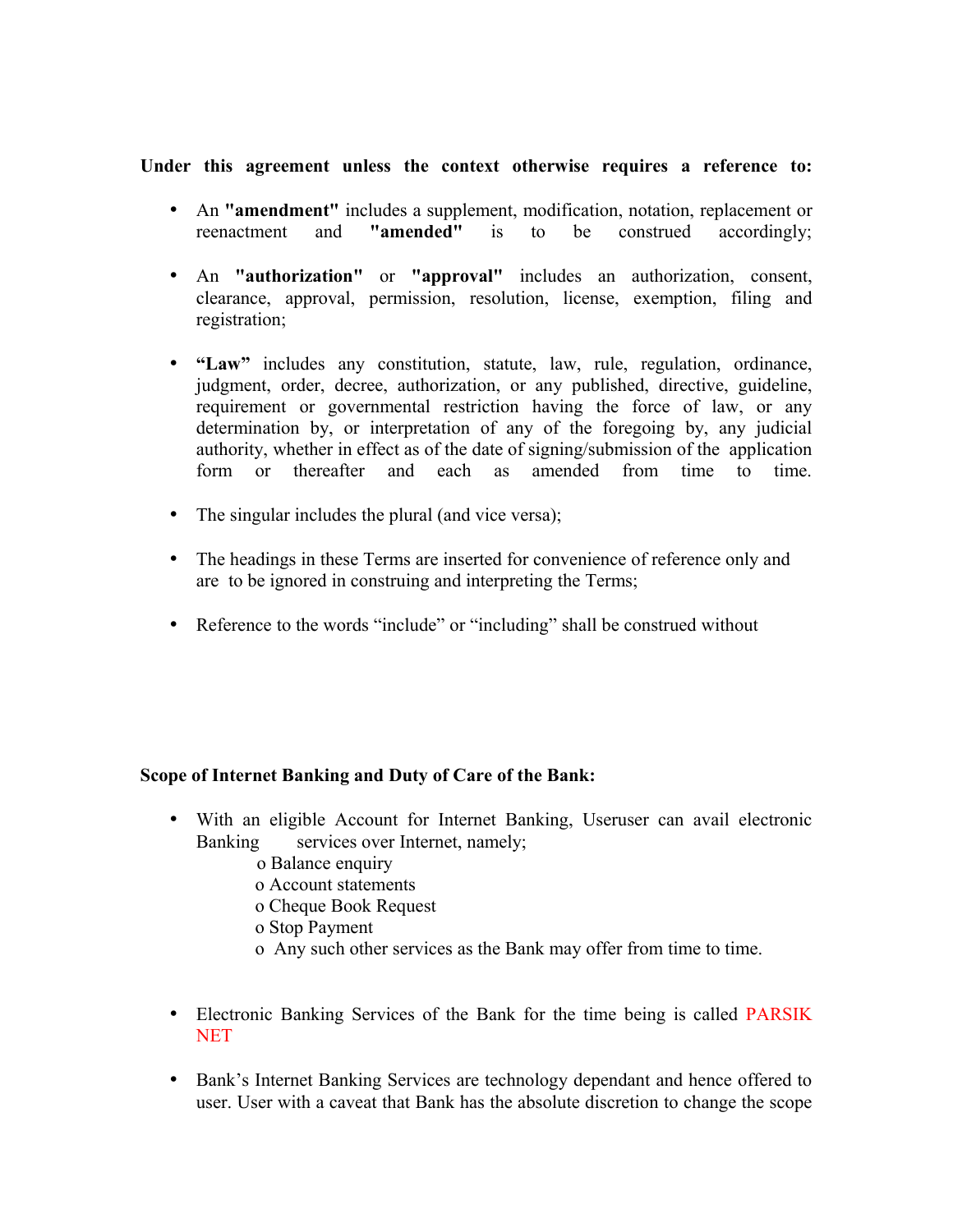of services and even discontinue the service for reasons of technological and cost incompatibility.

• It is fundamental term of this agreement that Bank is required to take only those commercially reasonable and technologically feasible measures to prevent unauthorized access to the Internet Banking. User agree that Bank's decision feasible is final and conclusive.

# **What User should do before availing services:**

- Before, User can avail GP PARSIK Net Banking Service, User should carefully go through the terms and conditions herein and agree to abide by them.
- User's act of "clicking" "Accept &/or I agree &/or Continue" button on the Bank' web page hosting terms and conditions herein amounts to User's signing an agreement with the Bank for GP PARSIK Net Banking Services and User's consent to abide by the terms and conditions.
- Terms and conditions are subject to change periodically; hence every time User choose to conduct Banking transaction under GP PARSIK Net Banking Service, User should go through the terms and conditions each and every time.
- These terms and conditions at the Bank's discretion would also be part of application form that User would be asked to sign for availing GP PARSIK Net Banking Service Services and by signing the application, User agree to abide by the terms and conditions

# **User's representation:**

- Availing GP PARSIK Net Banking Services requires a certain degree of sophistication on User's part in understanding Information Technology & Information Security. By signing this agreement, User represent to the Bank that User have the necessary knowledge and expertise to avail Internet Banking services.
- User represent to the Bank that User understand different tricks of Identity thieves such as (i) Hacking (ii) Dumpster diving (iii) Phishing (iv) Pretexting (v) Skimming (vi) Plain stealing etc., and User further represent that User would guard User's identity in general and with particular reference to Internet Banking, namely User-Id, Passwords, PIN, Account numbers and such other customer authentication and verification codes issued to or generated by User.
- User represent that User would not hold the Bank responsible if User incur loss due to User's Identity theft attributable to User's lack of diligence.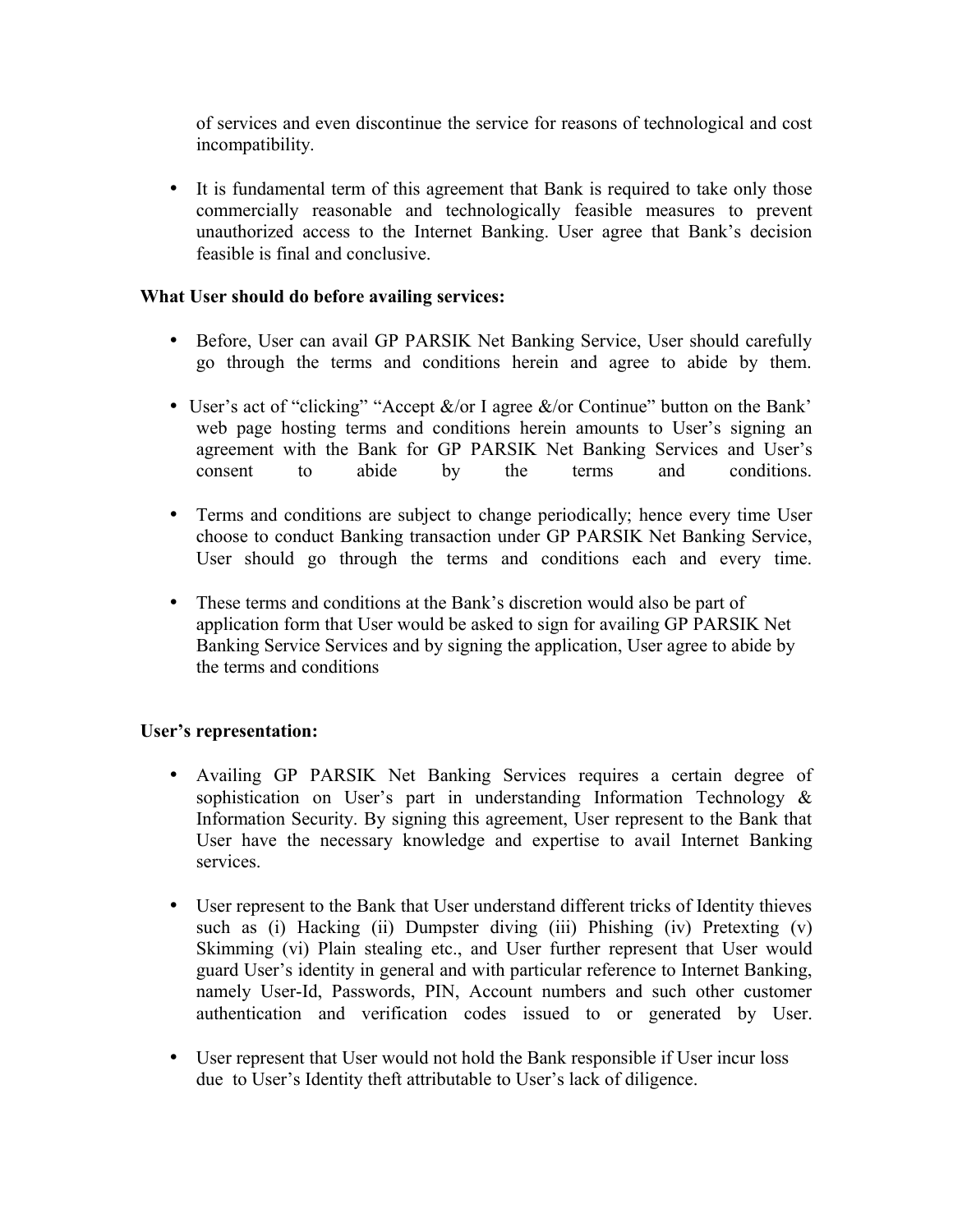- Further by signing this agreement, User represent to the Bank that Bank is not required to satisfy itself by enquiry that User have necessary sophistication and the Bank is entitled to assume that User have the sophistication.
- User represent that User understand the difference between different options such as viewing options and transaction options and consequence of exercise of those options over Internet and User would not blame the Bank for any loss, if User's choice of options turns out to be wrong.

# **User's obligations under the Agreement:**

- By signing this agreement, User irrevocably undertake to perform the following obligations:
- For the purpose of availing Internet Banking, User would need to have legal and valid access to the Internet and User should ensure that on a continuous basis. User also ensure that user have sufficient bandwidth to access Internet Banking Services.
- User understand that transactions over Internet have inherent risks and User will follow the security procedure prescribed.
- The information provided to User through the Internet Banking is not updated continuously but at periodic intervals. Consequently, any information supplied to User through Internet Banking will pertain to the date and time when it was last updated and not as the date and time when it is supplied to the User. Therefore, before acting on the information, User have responsibility to verify that the information is current and valid.
- User are responsible for submitting necessary documents and information as the Bank may require along with any request for any service under Internet Banking.
- If User have scheduled a transaction to be processed on a future date and wish to cancel the transaction and/or give any instructions to the Bank to stop the payment from the Account, then User shall be required to make such cancellation/ give stop payment instructions in writing one day prior to the schedule date of the transaction to User's home branch manager.
- User shall ensure that Internet Banking or any related service is not used for any purpose which is illegal, improper or which is not authorized under the Law and this agreement.
- **Unauthorized Access** : User shall take all necessary precautions to prevent unauthorized and illegal use of Internet Banking and unauthorized access to the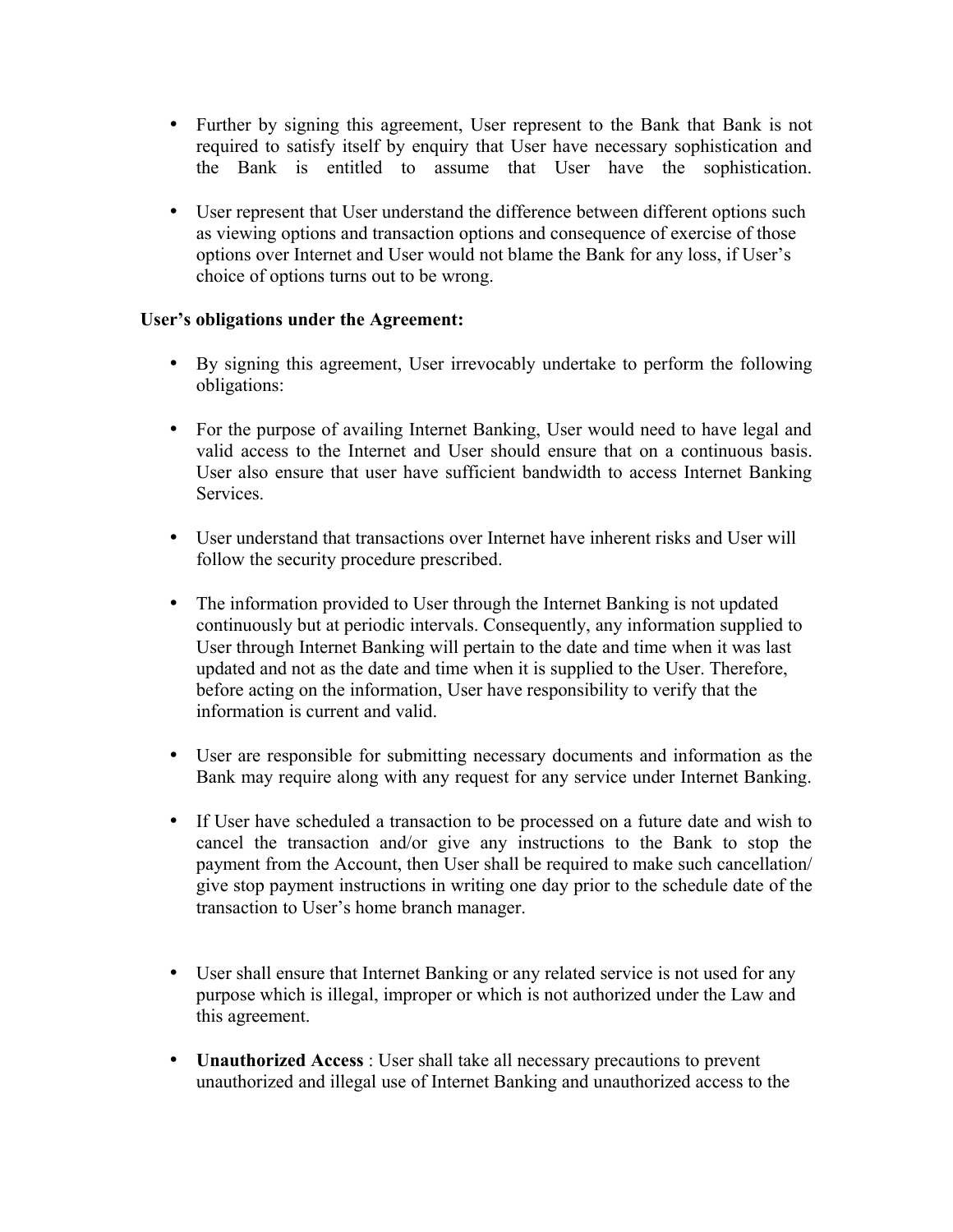Accounts in relation to Internet Banking.

- User would be allotted an Internet Banking User-Id and a set of secret passwords by the Bank in the first instance. User will be required to change the password assigned by the Bank on accessing Internet Banking for the first time. As a safety measure, User shall change the password as frequently thereafter as possible. These responsibilities on User's part are strict responsibilities.
- User's Customer-Id would be linked to User's User-Id. All accounts opened under User's Customer-Id would be linked by default for operations in Internet Banking. User have to request the Bank, if user want to restrict transactions from any particular account.
- User-Id given by the Bank shall remain unchanged and shall be kept confidential by User.
- In addition to User-Id and password Bank may, at its discretion, advise User to adopt such other means of authentication including but not limited to electronic certification and/ or smart cards and such other verification procedures. User should follow the advice.
- User shall not attempt or permit others to attempt accessing the Account information stored in the computers of Bank through any other means. User acknowledge, represent and warrant that the password which will be issued to User, provides access to the Account and that User are the sole and exclusive owner and the only authorized user of the password and accepts sole responsibility for use, confidentiality and protection of the password, as well as for all orders and information changes (i.e., change of address) entered into Accounts using such password.
- All instructions for Internet Banking shall be given, through computer or any other medium/channel enabled by Bank for the purpose, by User in the manner indicated by the Bank.
- User are also responsible for the accuracy and authenticity of the instructions provided to Bank and/or Affiliates and the same shall be considered to be sufficient to operate the Internet Banking. Bank shall not be required to independently verify the instructions, and the instruction shall remain effective till such time the same is countermanded by further instructions by User.
- User are responsible for the correctness of information supplied to Bank for use of the Internet Banking / while using any facility of Internet Banking or through any other means such as electronic mail or written communication. Bank accepts no liability for the consequences arising out of erroneous information supplied by User.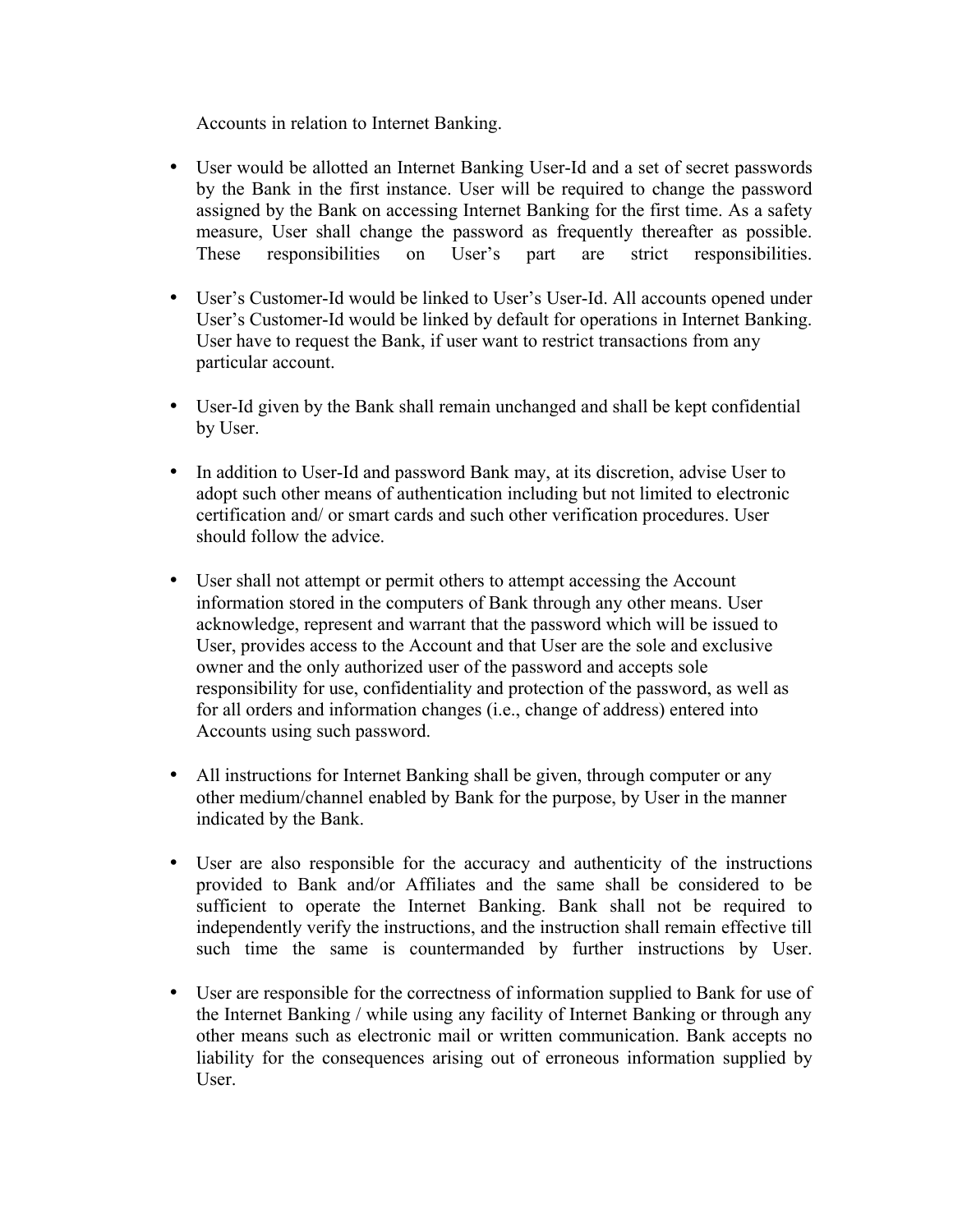- User understand that entering an instruction, direction, order, request with the Bank, either electronically or otherwise, does not guarantee execution of such instruction, direction, order or request. The Bank shall not be deemed to have received any instruction, direction, order, request electronically transmitted by the User until it confirms the receipt of such instruction, direction, order, request.
- **Accuracy of Information**: If User notice an error in the information supplied to the Bank either in the application form or any other communication, User shall immediately advise the Bank which will endeavor to correct the error wherever possible on a "reasonable efforts" basis.
- **Section 3 of Information Technology Act, 2000** prescribes the procedure for authentication of electronic records, which states that a subscriber may authenticate an electronic record by affixing his electronic signature and Section 5 provides legal recognition to electronic signature for authentication of electronic records. However the Bank has adopted the mode of authentication by means of verification of the User-Id and/or through verification of Password, or through any other mode of verification as may be stipulated at the discretion of the Bank, which are not recognized under Information Technology Act, 2000 for authentication of electronic records. Therefore, User are solely responsible to maintain the secrecy and confidentiality of the PIN without any liability on the Bank in this regard.
- User would have to ensure that the equipment used for availing of Internet Banking meets the criteria as may be specified by the Bank from time to time.
- All costs incurred by User including telecommunication costs to use the Internet Banking would be borne by User.

# **Further Terms and Conditions that User agree with the Bank:**

- User expressly agree that use of the Website is at User's sole risk. The Website is provided on an "as is" and "as available" basis. Bank shall not be liable for any loss that User may suffer by relying on or acting on any Bank's information, which is not current on the Website.
- Any request for any service/facility, which is offered as a part of Internet Banking, shall be binding on User as and when the Bank receives such a request. If any request for a service is such that it cannot be given effect to unless it is followed up by requisite documentation on User's part, Bank shall not be required to act on the request until it receives such documentation from User.
- In the event, User give an instruction to the Bank to debit User's Account for payment of an amount from the Account, the instruction shall be executed on a real time basis unless otherwise specified otherwise by the Bank to User. Hence, User shall not be able to give any instruction to the Bank to stop the payment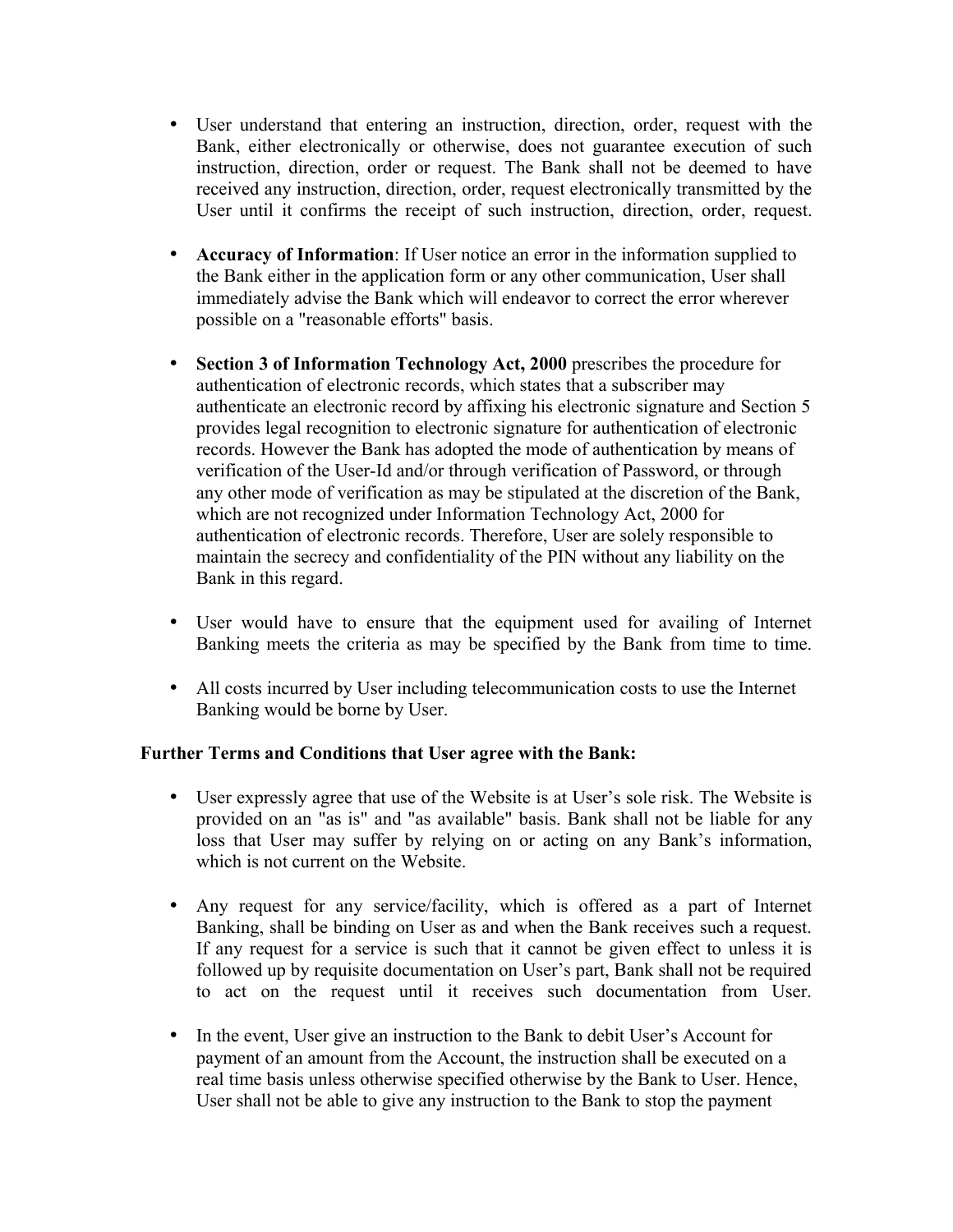from the Account and the amount debited from the Account shall not be reversed back to the Account.

- If User forget User's User-Id or the same gets disabled after a number of incorrect password attempts, upto such number as may be intimated by Bank from time to time, then the User may request for the re issue of User-Id and Bank assigning new User-Id on such request shall not be construed as the commencement of a new contract.
- User grant express authority to the Bank for carrying out transactions and instructions authenticated by such password as may be assigned to User or chosen by User. User unconditionally undertake to have Internet Banking password of such number of letters/digits as may be notified by the Bank from time to time and ensure that the same is kept confidential; and to not let any unauthorized person have access to the internet while the User is accessing the Internet Banking.
- If User forget the Internet Banking password or the Internet Banking Password gets locked after a number of incorrect attempts, upto such number as may be intimated by the Bank from time to time, then the User may request for the issue of a new password and Bank's acceptance of such request for new password shall not be construed as the commencement of a new contract.
- User will request for a new password wide an application to User's home branch manager. New password will reach within 10 working days to User's home branch. User are required to prove User's identity and receive the password.
- User agree and acknowledge that the Bank shall in no way be held responsible or liable if the User incur any loss as a result of information being disclosed by the Bank regarding his Account(s) or carrying out User's instruction pursuant to the access of the Internet Banking. User shall fully indemnify and hold harmless the Bank and the Affiliates in respect of the same.
- User shall maintain the secrecy of all information of confidential nature and shall ensure that the same is not disclosed to any person voluntarily, accidentally or by mistake. User agree and acknowledge that any loss, damage, liability caused or suffered by the User due to disclosure of all information of confidential nature shall be borne by User without transferring any liability or responsibility towards the Bank. User shall comply with such guidelines, instructions or terms as the Bank may prescribe from time to time with respect to the password.
- **Joint Accounts**: In case of Joint Accounts, transactions through Internet Banking, shall be available if the mode of operation is indicated as 'either or survivor' or 'anyone or survivor'. If User are desirous of using the Internet Banking, User should either be the account holder and sole signatory or authorized to act independently in case of a joint account.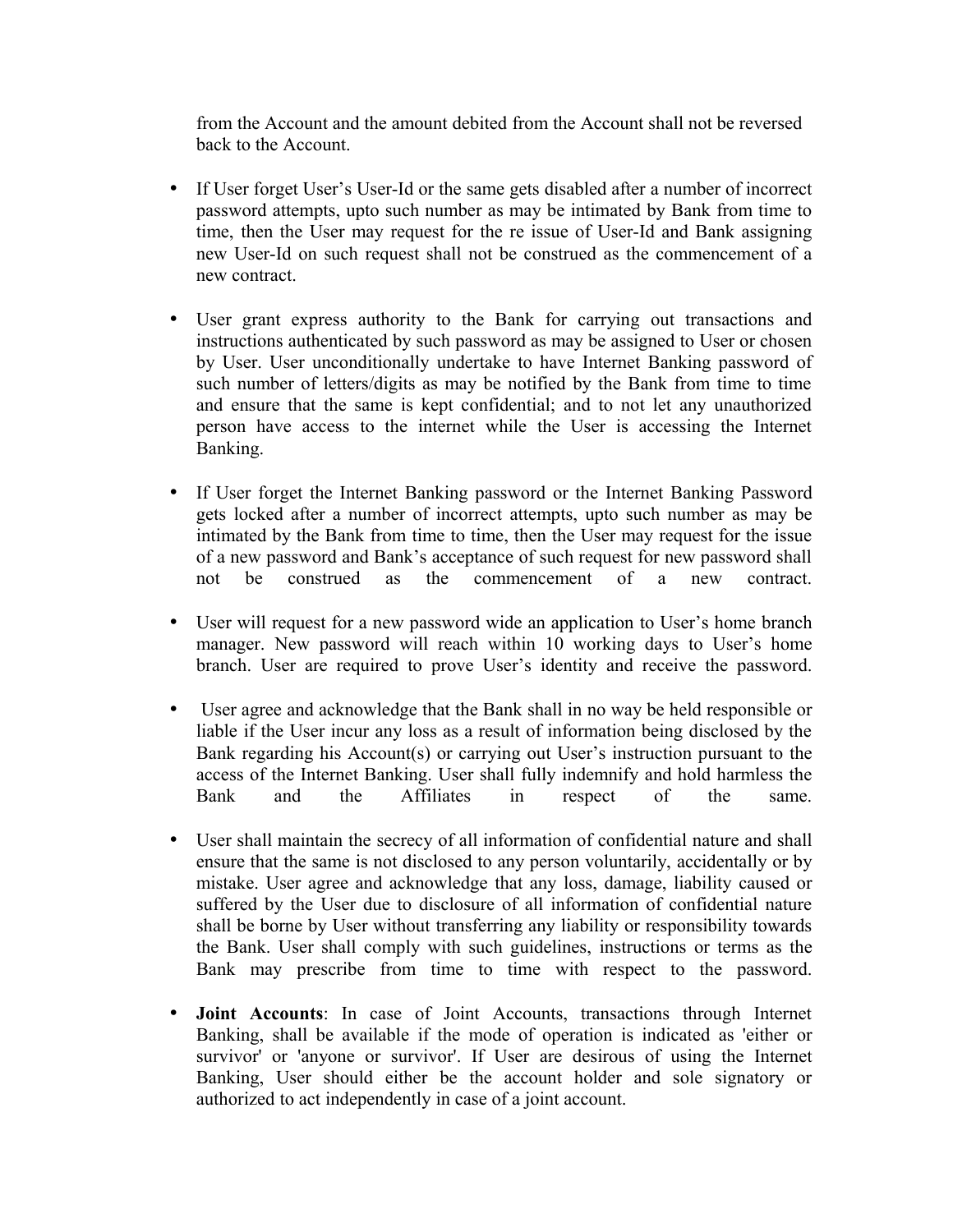- For such joint accounts, one User-Id and password for Internet Banking will be issued to each of the joint account holders when requested. The other joint account holders shall expressly agree with the arrangement and give their consent on the application form for use of Internet Banking. In case of joint accounts operated by more than one person, Bank shall act on the instruction received first and any subsequent instruction shall be neglected. All correspondence will be addressed to the first named person only. All transactions arising from the use of Internet Banking in the joint account shall be binding on all the joint account holders, jointly and severally.
- **Charges**: Bank reserves the right to charge and recover from User, service charge for providing the Internet Banking.
- User hereby authorize the Bank to recover the service charge by debiting one of User's Accounts.
- **Maintenance of Sufficient Balance**: User shall ensure that there are sufficient funds (or prearranged credit facilities) in any Account for transactions through the Internet Banking, and the Bank shall not be liable for any consequences arising out of its failure to carry out the instructions due to inadequacy of funds and/or credit facilities provided always that Bank shall at its sole discretion, be entitled to carry out the instructions notwithstanding such inadequacy without seeking the prior approval from or notice to User and User shall be responsible to repay with interest the resulting overdraft, advance or credit thereby created and for all related to costs and charges at the rates as may be determined by the Bank.
- Bank may, at its discretion, levy penal charges for non-maintenance of the minimum balance. Any change in such service charges will also be notified. User authorize the Bank to recover all charges related to Internet Banking as determined by the Bank from time to time by debiting one of the Accounts.
- Bank may withdraw the provision of Internet Banking, wholly or partly, if at any time the amount of deposit falls short of the required minimum as aforesaid and / or if the service charges remain unpaid, without giving any further notice to the User and / or without incurring any liability or responsibility whatsoever by reason of such withdrawal.

### **Funds Transfer Through Internet Banking:**

• **Funds Transfer to Other accounts:** User accept that User will be responsible for keying in the correct account number for the fund transfer request. In no case, the Bank will be held liable for any erroneous transactions incurred arising out of or relating to User's entering wrong account numbers. Further, the Bank shall not be held liable if the payment options get locked after a number of consecutive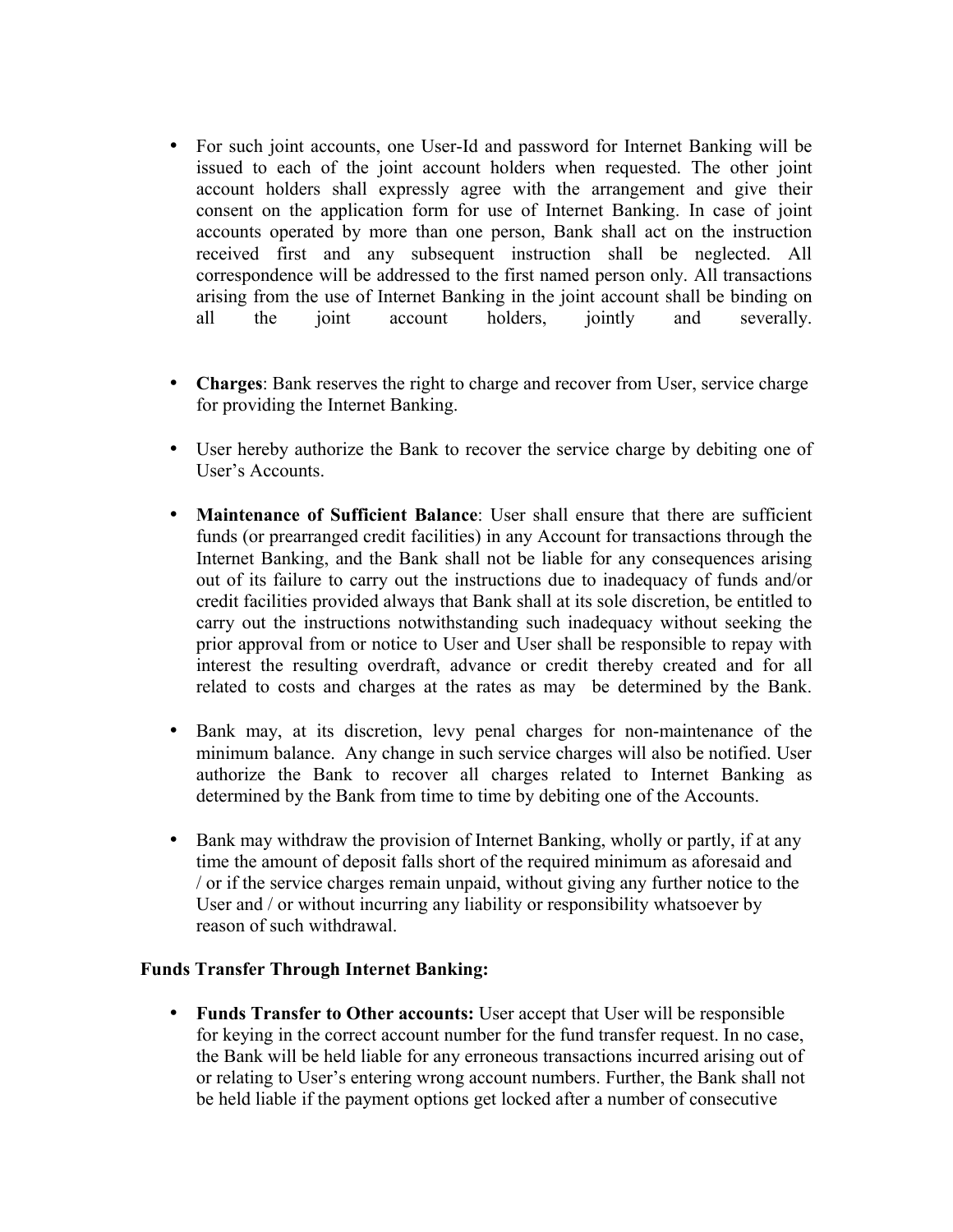attempts, as may be intimated by the Bank from time to time, in which case the User may request for enabling the option through Bank's customer service numbers notified to User.

- Bank shall not be liable for any omission to make all or any of the payments or for late payments due to circumstances beyond its reasonable control including non-confirmation of Payee Registration.
- If funds transfer is made available to User, it may be used for transfer of funds from Account to other accounts belonging to third parties maintained at the Bank. In the event such transfer of funds is from the Account to accounts belonging to third parties maintained, which falls under the network of Reserve Bank of India's Electronic Fund Transfer system, then the same shall be governed by the terms and conditions applicable to National Electronic Funds Transfer ("NEFT") of the Reserve Bank of India (RBI) as provided on the Website or on the RBI Website.

# **Honoring Payment Instructions:**

- Bank shall incur no liability, if it is unable to effect any Payment Instruction on the Payment Date because of the existence of any one or more of the following circumstances:
	- If the Debit Account does not contain sufficient funds to process the Payment Instruction or the amount exceeds the overdraft limit, if any, granted to the Payer.
	- If the funds available in the Debit Account are under any encumbrance or charge.
	- The name of Payer and/or details required for effecting the payment is not correctly provided by User.
	- Due to refusal of the Payer's Bank to honor the payment for any reason whatsoever.
	- Due to circumstances beyond its reasonable control.
- If an amount in excess of the amount as indicated in the Payment Instructions is debited from the Debit Account, Bank shall be responsible for reimbursing to the Payer to the extent of the amount so wrongly debited. Bank shall also have the right to debit from User's Account the amount of money so wrongly paid.
- Bank shall have the right to refuse to comply with the Payment Instructions without assigning any reason and shall not be under any duty to assess the prudence or otherwise of any instruction, and have the right to suspend the operations of the Received Funds Facility if it has reason to believe that the Payment instructions will lead or expose to direct or indirect loss or may require an indemnity from User before continuing to operate Received Funds Facility.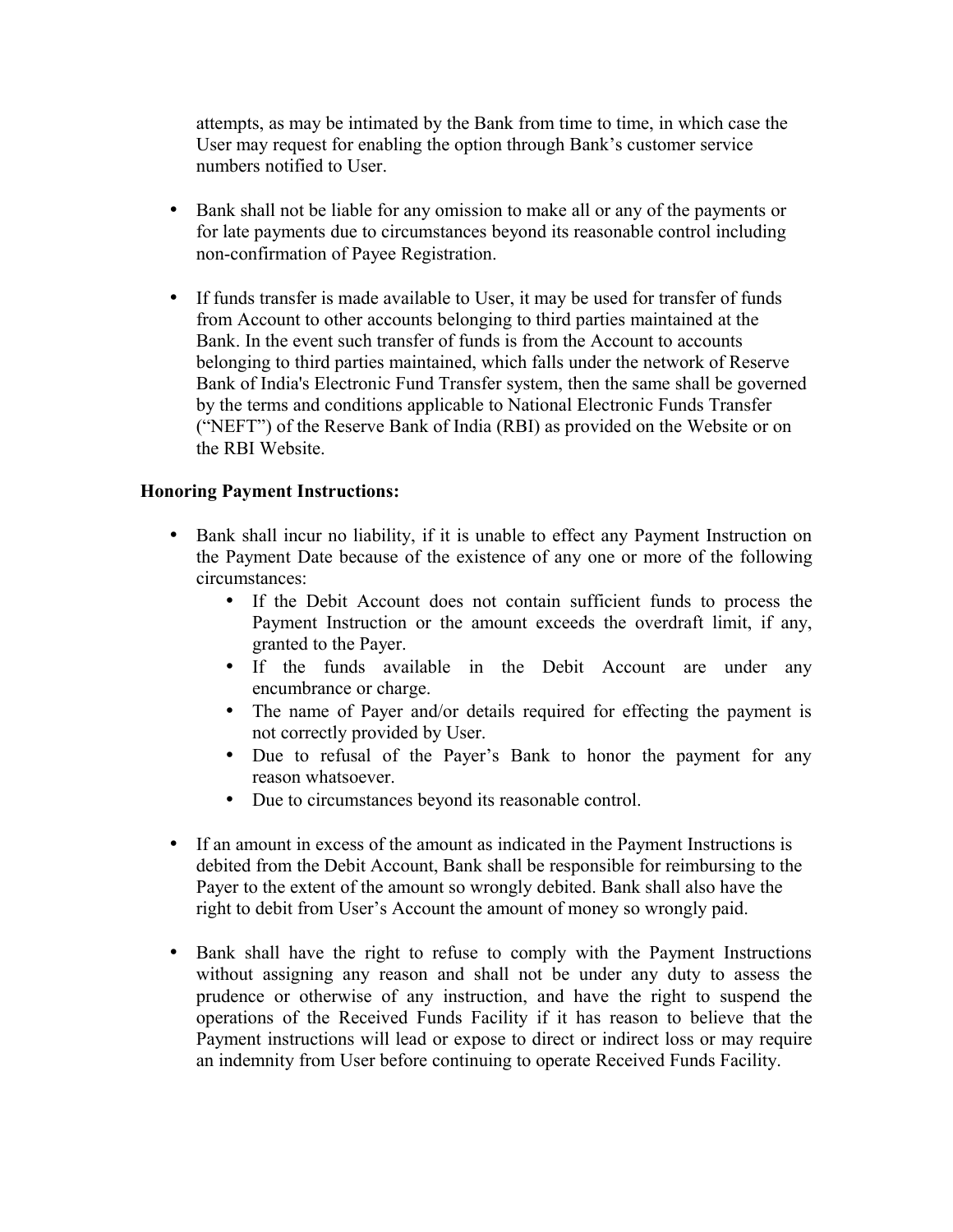• **Cancelling or modifying Payment Instructions**: User shall be entitled to cancel or modify the Payment Instructions in the manner provided by the Bank before the Last date for edit unless otherwise required by the Bank. The Bank shall not be held liable if it is unable to stop or prevent the implementation of the Payment Instructions. The Bank shall at its discretion, with prior intimation to User, charge User for cancellation or modification of the Payment Instructions.

## **Rights of Bank in relation to Internet Banking:**

- User irrevocably and unconditionally authorize the Bank to access all User's Account(s) for effecting Banking or other transactions performed by User through the Internet Banking. User's instructions shall be effected only when such instruction is in accordance with the prescribed procedure.
- Bank shall have no obligation to verify the authenticity of any transaction / instruction received or purported to have been received from the User through Internet Banking or purporting to have been sent by User other than by means of verification of the Internet Banking User-Id and the Password.
- The read-out, the faxed /email output or the printed output, if any, that is received by User at the time of operation of Internet Banking is a record of the operation of the computer by User and shall be accepted as conclusive and binding for all purpose.
- All the records of the Bank generated by the transactions arising out of the use of the Internet Banking, including the time the transaction recorded shall be conclusive proof of the genuineness and accuracy of the transaction.
- While Bank and the Affiliates shall endeavor to carry out the instructions promptly, they shall not be responsible for any delay in carrying on the instructions due to any reason whatsoever, including due to failure of operational systems or any requirement of law. All the transactions arising through the use of the Internet Banking to operate a joint account shall be binding on all the joint account holders, jointly and severally. The Bank shall have no liability if it does not or is unable to stop or prevent the implementation of an instruction, which is subsequently countermanded. Where the Bank considers the instructions to be inconsistent or contradictory it may seek clarification from User before acting on any instruction from User or act upon any such instruction as it deems fit.
- The Bank may refuse to comply with the instructions without assigning any reason and shall not be under any duty to assess the prudence or otherwise of any instruction and have the right to suspend the operations through the Internet Banking, if it has reason to believe that the User's instructions will lead or expose to direct or indirect loss or may require an indemnity from User before continuing to operate the Internet Banking.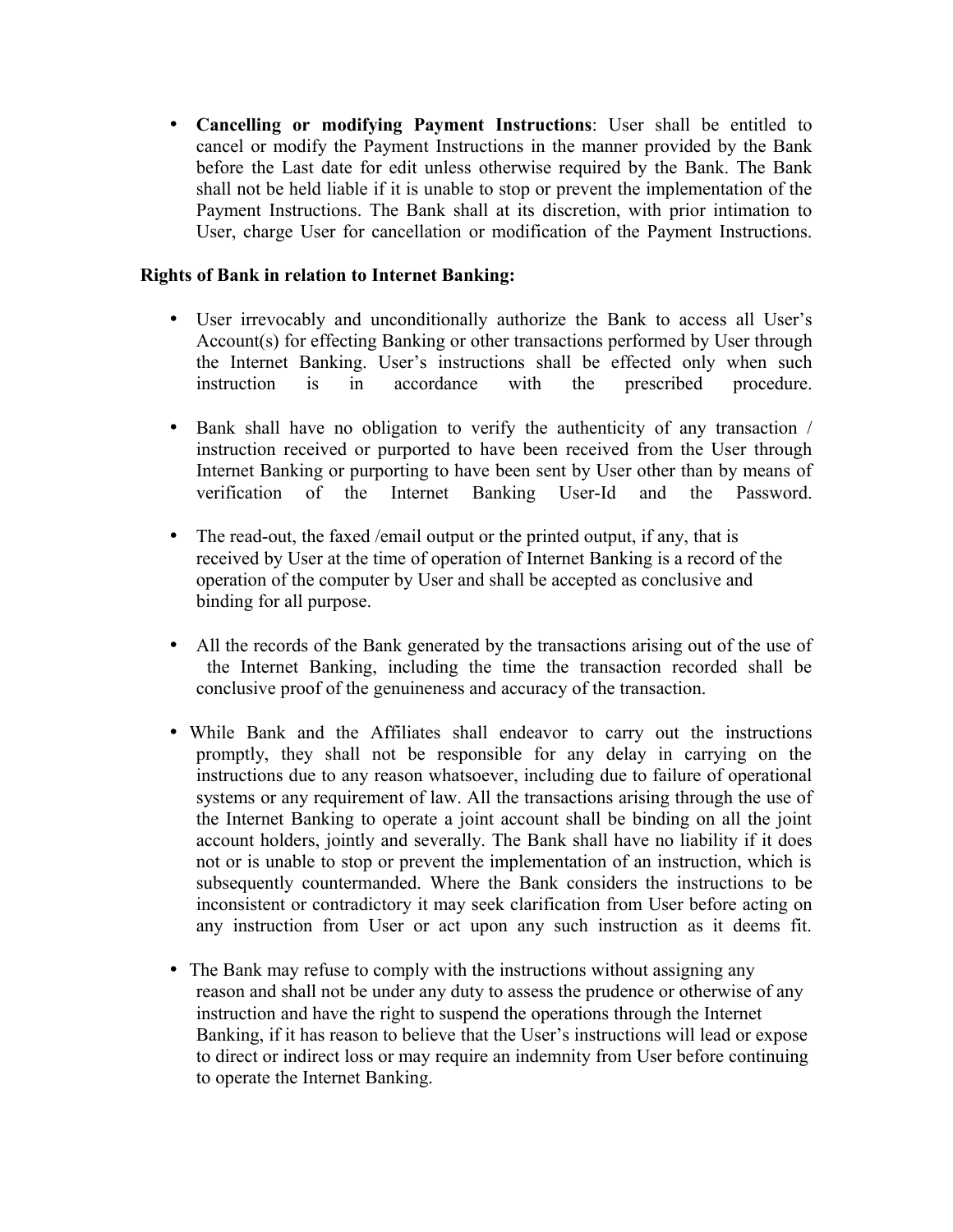• Bank would deem that any instruction, order, direction, request entered by User using the password shall be deemed to be an instruction, order, directive, request received from User. All instructions, requests, directives, orders, directions, entered by User, either electronically or otherwise, are based upon the User's decisions and User are solely responsible.

# **User's liability and Bank's liability:**

- Neither Bank nor the Affiliates shall be liable for any unauthorized transactions occurring through the Internet Banking.
- User agree to hereby fully indemnify and hold Bank and the Affiliates harmless against any action, suit, proceeding initiated against it or any loss, cost or damage incurred by it as a result thereof.
- The Bank shall under no circumstance be held liable to User if the Internet Banking is not available in the desired manner for reasons including but not limited to natural calamities, legal restraints, faults in the telecommunication network or network failure, or any other reason beyond the control of the Bank.
- Under no circumstances shall the Bank be liable for any damages whatsoever whether such damages are direct, indirect, incidental consequential and irrespective of whether any claim is based on loss of revenue, interruption of business or any loss of any character or nature whatsoever and whether sustained by User or by any other person.
- Illegal or improper use of the Internet Banking shall render User liable for payment of financial charges as decided by the Bank or will result in suspension of the operations through the Internet Banking.
- Bank does not ask for details of User's account, User-Id, Personal Identification Number (PIN) or Password in any communication. Under no circumstances the Bank shall be responsible for loss caused to User, induced by User's parting with or sharing with or delivering to or revealing by any means to, details of User's account, User-Id, Personal Identification Number (PIN) or Password any person or entity soliciting such information from User.
- User hereby agree that under no circumstances, Bank's aggregate liability for claims relating to Internet Banking, whether for breach of in tort (including but not limited to negligence) shall be limited to the transaction charges/fees or consideration paid by User within the previous twelve (12) months for Internet Banking, excluding any amount paid towards transactions.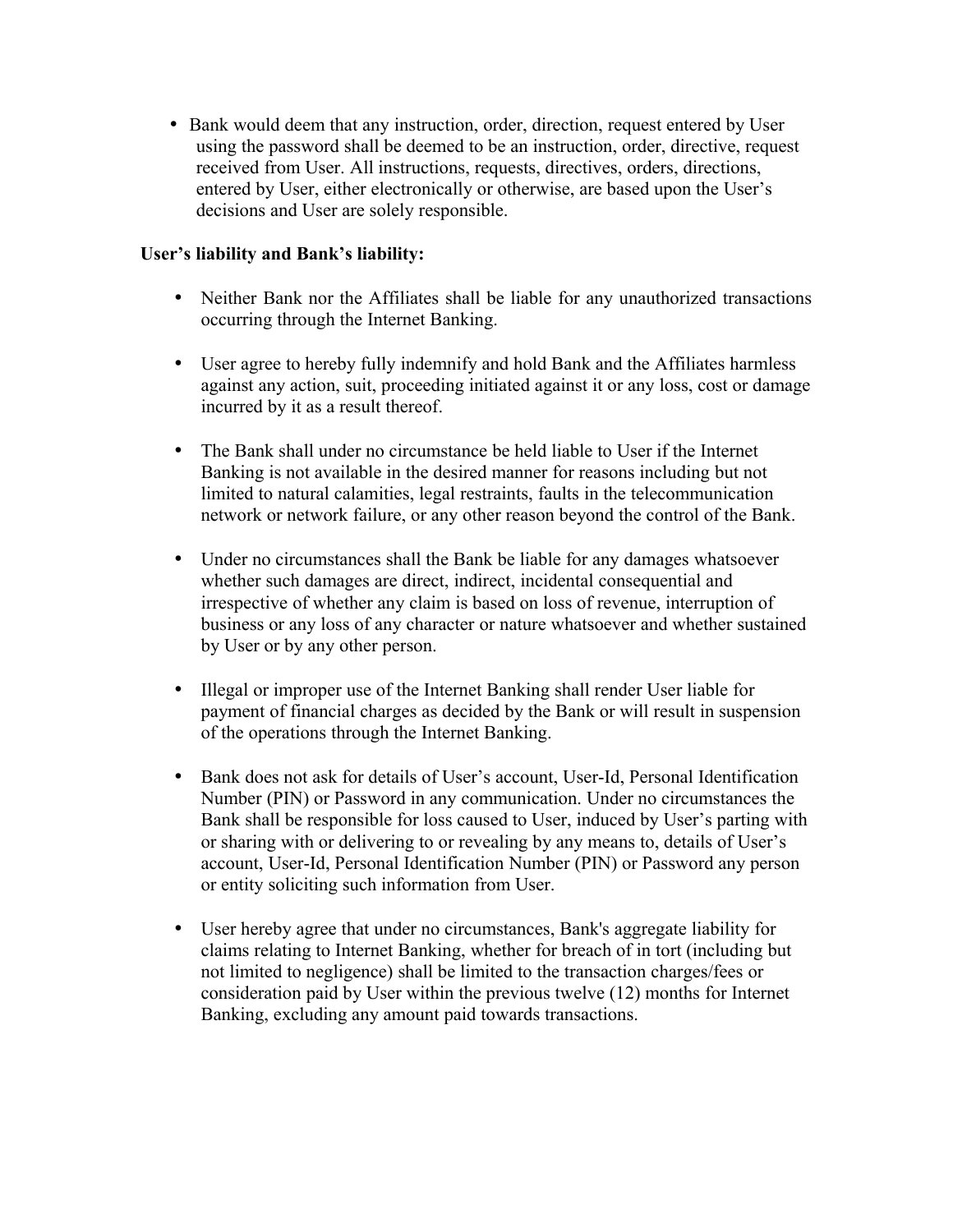# **Disclaimer of Warranties:**

- Except as warranted in the Terms, Bank expressly disclaims all warranties of any kind, whether express or implied or statutory, including, but not limited to the implied warranties of merchantability, fitness for a particular purpose, data accuracy and completeness, and any warranties relating to non-infringement in Internet Banking.
- Bank does not warrant that access to the Website and Internet Banking shall be uninterrupted, timely, secure, or error free nor does it make any warranty as to the results that may be obtained from the Website or use, accuracy or reliability of Internet Banking.
- Bank will not be liable for any virus that may enter the User's system as a result of the User's using Internet Banking. Bank does not guarantee to User or any other third party that Internet Banking would be virus free.

# **Indemnity:**

- In consideration of the Bank providing User the Internet Banking, User shall, at User's own expense, indemnify and hold the Bank, its directors and employees, representatives, agents and/or the Affiliates, as the case may be, indemnified against all losses and expenses on full indemnity basis which the Bank may incur, sustain, suffer or is likely to suffer in connection with the Bank or Affiliates' execution of the User's instructions and against all actions, claims, demands, proceedings, losses, damages, costs, charges and expenses as a consequence or by reason of providing a service through Internet Banking for any action taken or omitted to be taken by the Bank and /or the Affiliates, its officers, employees or agents, on User's instructions.
- User will pay the Bank and /or the Affiliates such amount as may be determined by the Bank and/or the Affiliates to be sufficient to indemnify it against any such, loss or expenses even though they may not have arisen or are contingent in nature.
- Further, the User agree, at User's own expense, to indemnify, defend and hold harmless the Bank, its directors and employees, representatives, agents, and its Affiliates against any claim, suit, action or other proceeding brought against the Bank, its directors and employees, representatives, agents, and Affiliates by a third party, to the extent that such claim, suit, action of other proceeding brought against the Bank, its directors and employees, representatives, agents, and Affiliates is based on or arises in connection with the use of Internet Banking with reference to: a violation of the Terms contained herein by User; and/or any deletions, additions, insertions or alterations to, or any unauthorized use of, Internet Banking by the User; and/or any misrepresentation or breach of representation or warranty made by User contained herein; and/or any breach of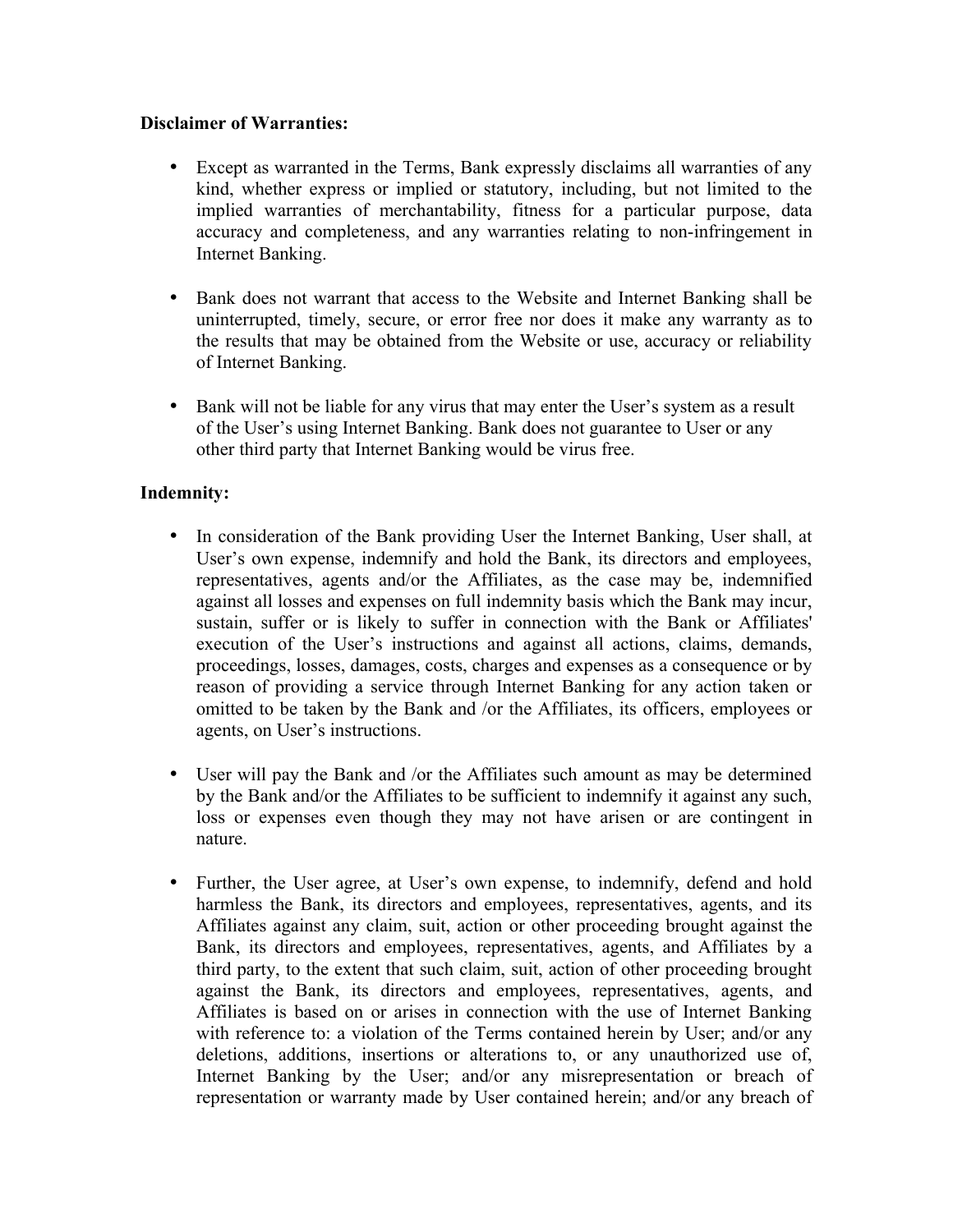any covenant or obligation to be performed by User hereunder.

• User agree to pay any and all costs, damages and expenses, including, but not limited to, reasonable attorneys' fees and costs awarded against it or otherwise incurred by or in connection with or arising from any such claim, suit, action or proceeding attributable to any such claim.

### **Disclosure of Information**:

- User agree that the Bank and/or Affiliates or their contractors may hold and process User's Personal Information and all other information concerning User's Account(s) on computer or otherwise in connection with the Internet Banking as well as for analysis, credit scoring and marketing.
- User also agree that the Bank may disclose, in strict confidence, to other institutions, such Personal Information as may be reasonably necessary for reasons inclusive of but not limited to participation in any telecommunication or electronic clearing network, in compliance with a legal directive, for credit rating by recognized credit scoring agencies, or for fraud prevention purposes.

# **Change of Terms:**

- The Bank shall have the absolute discretion to amend or supplement any of the Terms and/or terms and conditions stipulated by the Bank and/or its Affiliates pertaining to the Accounts and/or to any services/facilities offered by the Bank and/or its Affiliates at any time and shall give prior notice of one month (except for change in interest rates) by hosting the same on the Website or in any other manner as decided by the Bank.
- The Customer shall be responsible for regularly reviewing these Terms and the terms and conditions stipulated by the Bank and/or its Affiliates including amendments thereto as may be posted on the Website. Such amended Terms and terms and conditions stipulated by the Bank and/or its Affiliates will thereupon apply to and be binding on User at the expiry of one month from the date of notice.
- If in User's opinion, the changes are to User's disadvantage, User may opt to close the Account and/or discontinue with the Internet Banking, without paying any extra charges or interest, at any time up to two months from the date of the notice intimating the Bank of the same.
- By using any new services as may be introduced by the Bank, User shall be deemed to have accepted the changed Terms and terms and conditions stipulated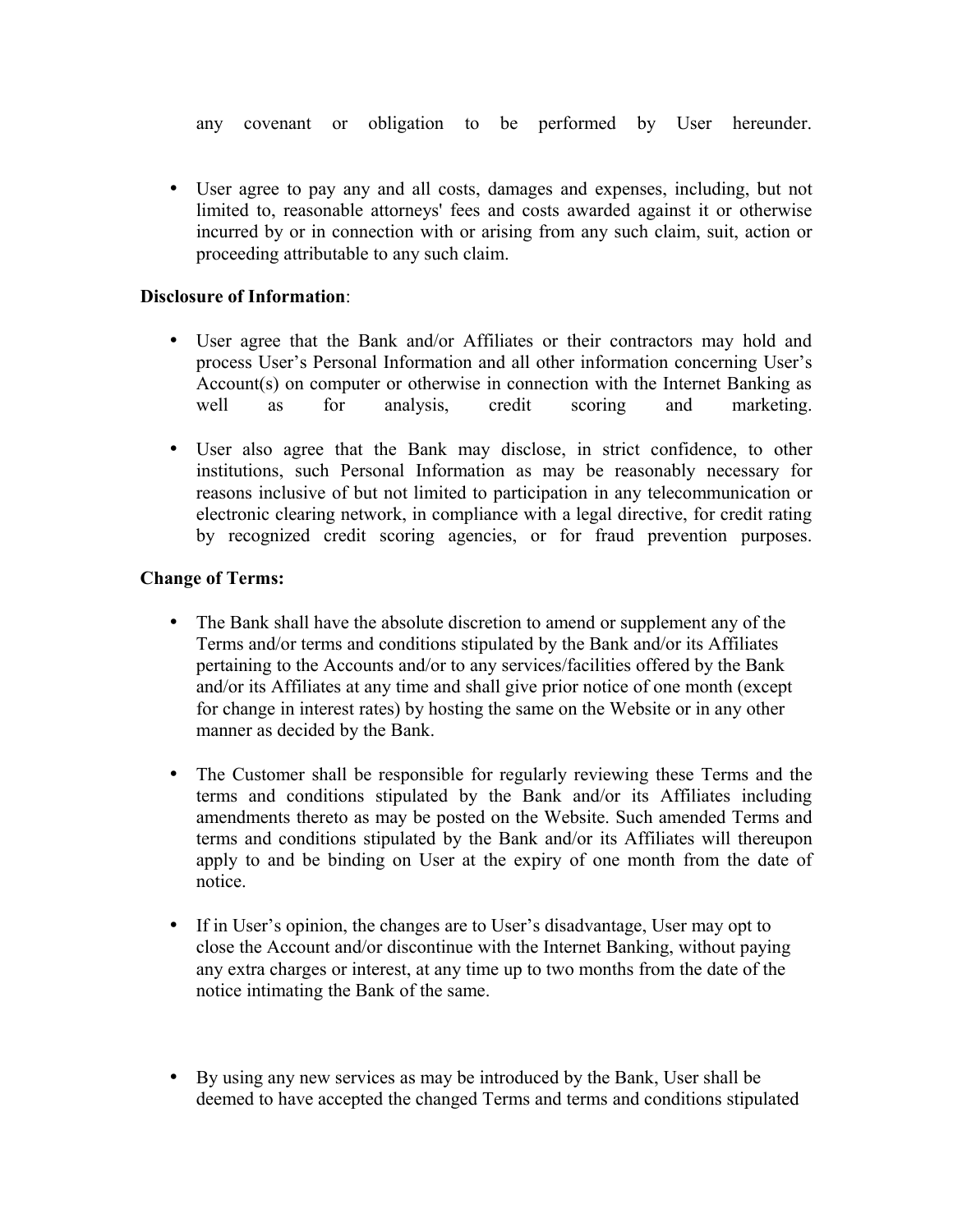by BANK Bank and/or its Affiliates.

# **Non-Transferability**:

The grant of Internet Banking to a User is not transferable under any circumstance and shall be used only by User.

# **Termination of Internet Banking:**

- User may request for termination of the Internet Banking any time by giving a written notice of at least 15 days to home branch manager. The termination shall take effect on the completion of the fifteenth day. User will remain responsible for any transactions made through the Internet Banking until the time of such termination.
- The Bank may withdraw or terminate the Internet Banking anytime either entirely or with reference to a specific service or in case of breach of Terms by User without a prior notice; or if it learns of User's death, Bankruptcy or lack of legal capacity.

# **Notices:**

- Notices under these Terms may be given by the Bank and by User in writing by delivering them by hand or by sending them by post to the last address given by User and in the case of Bank to its corporate office address as set out hereinabove.
- In addition, the Bank may also publish notices of general nature, which are applicable to Internet Banking users like User in a newspaper or on its web site located at [www.gpparsikbank.com.](http://www.gpparsikbank.com/) Such notices will have the same effect as a notice served individually on User. Notice and instructions will be deemed served 7 days after posting or upon receipt in the case of hand delivery, cable, telex or facsimile.

### **Governing Law and Jurisdiction of Courts:**

- These Terms and/or the operations in User's Accounts shall be governed by the laws of India.
- User hereby agree that any legal action or proceedings arising out of the Terms for Internet Banking shall be brought in the courts or tribunals at Mumbai. Bank may, however, in its absolute discretion, commence any legal action or proceedings arising out of the Terms for Internet Banking in any other court, tribunal or other appropriate forum and User hereby consent to that jurisdiction.
- Any provision of the Terms for Internet Banking which is prohibited or unenforceable in any jurisdiction shall, as to such jurisdiction, be ineffective to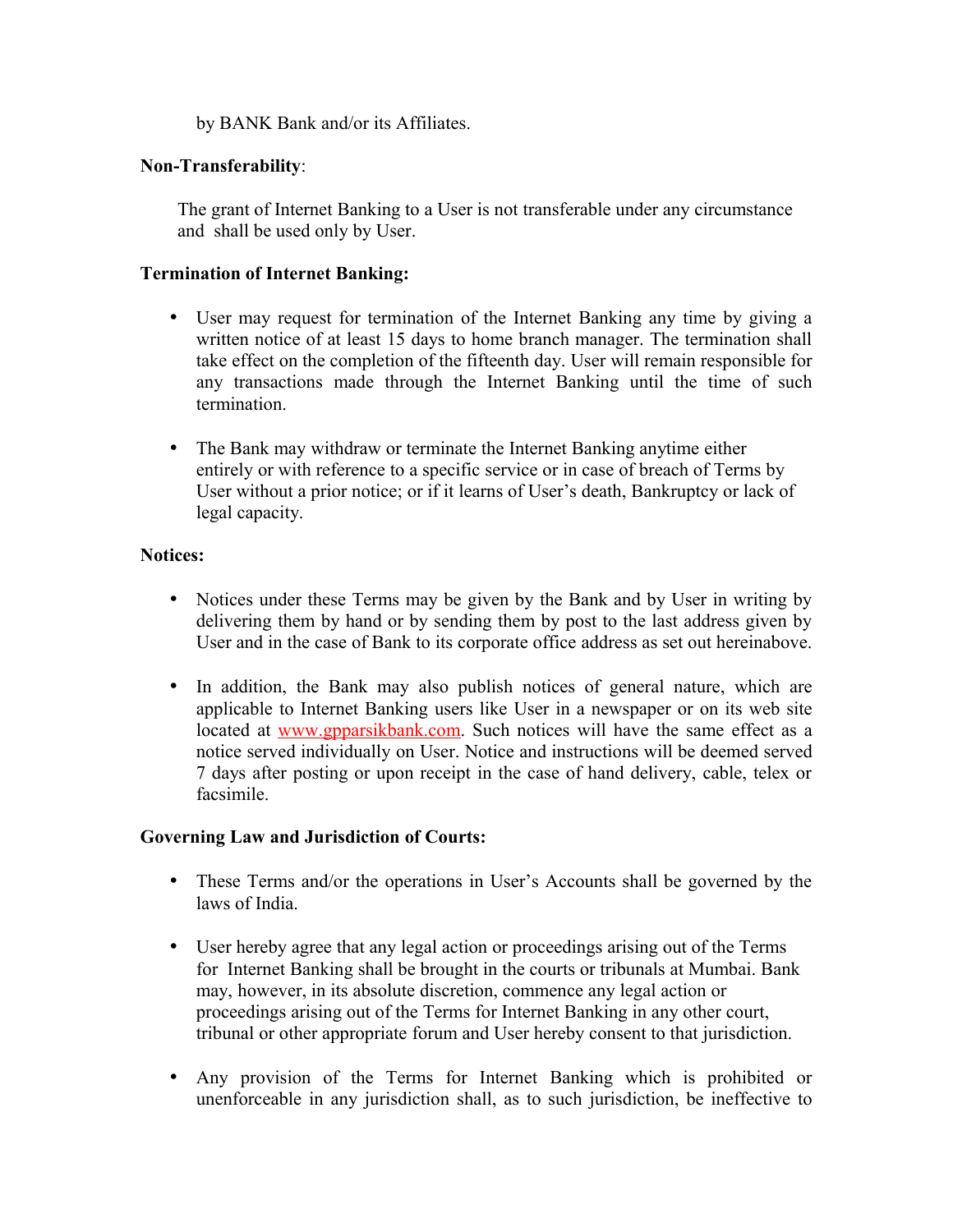the extent of prohibition or unenforceability but shall not invalidate the remaining provisions of the Terms or affect such provision in any other jurisdiction.

# **Applicability To Future Accounts**:

• User agree that if the User open further Accounts with/subscribes to any of the products/services of the Bank or any of the Affiliates, and the Bank extends the Internet Banking to such Accounts or products or services and User opt for use thereof, then the terms shall **automatically** apply to such further use of the Internet Banking by User.

# **General:**

• The clause headings herein are for convenience only and do not affect the meaning of the relative clause. Bank may sub-contract and employ agents to carry out any of its obligations under this contract.

# **Availability:**

• Internet Banking service would be available specified by the Bank from time to time and transactions would be carried out on the same day or on the next working day depending upon the time of logging of the transaction or as per RBI rules.

# **Tele record:**

• As a tool to correct misunderstandings, User understand, agree and authorize the Bank, that the Bank at its discretion, and without further prior notice to the User, may monitor and record any or all telephone conversations or electronic communications between User and the Bank and any of its employees or agents.

# **Right of set-off and Lien:**

• The Bank shall have the right of set-off and lien, irrespective of any other lien or charge, present as well as future, on the deposits/scrips held in the Account(s) or in any other account, whether in single name or joint name(s), to the extent of all outstanding dues, whatsoever, arising as a result of the Internet Banking extended to and/ or used by User.